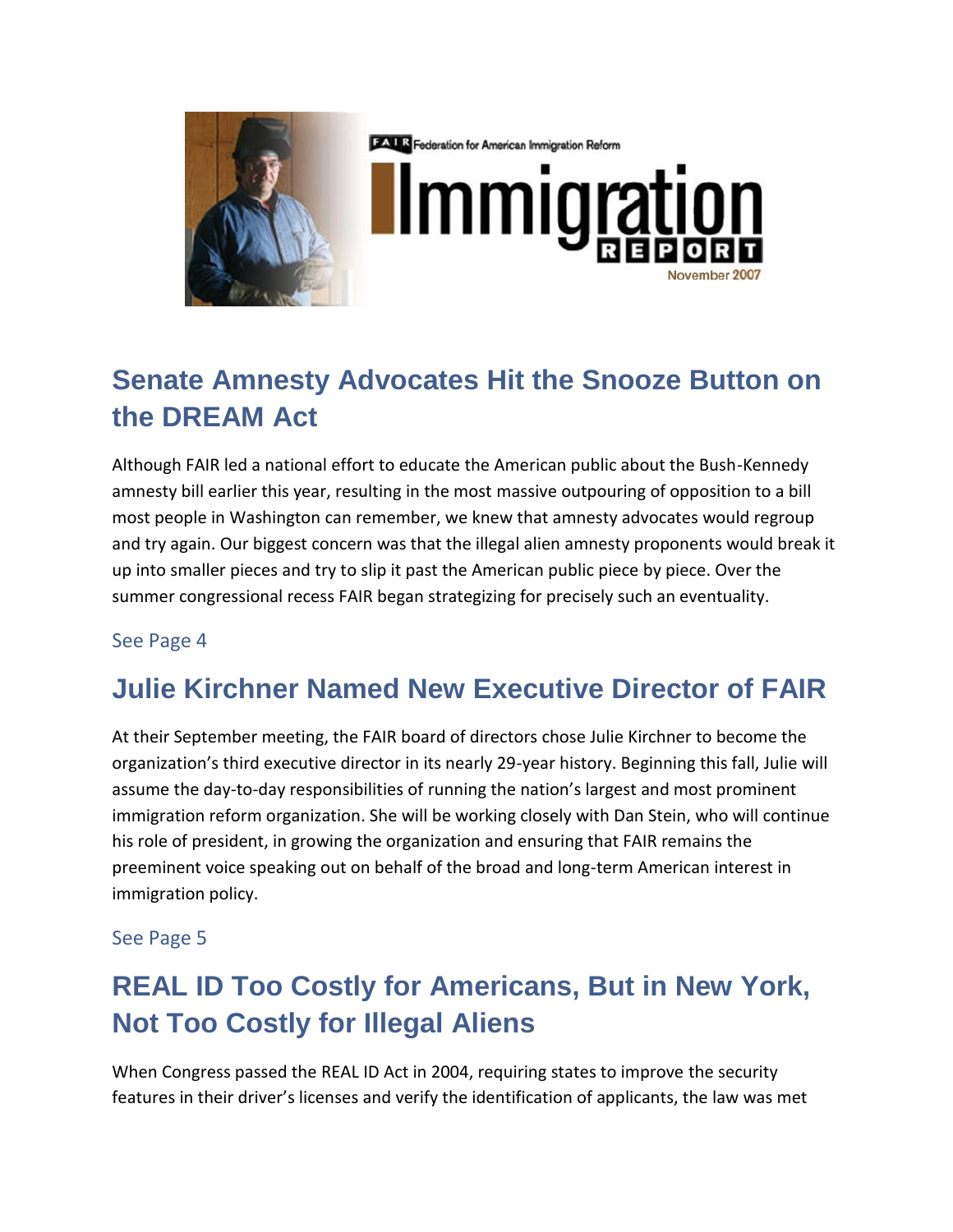with a chorus of complaints from state governments. "Too costly," "too difficult," "not our job," "an unfunded mandate," were the typical responses from state officials who balked at verifying the identities of legal U.S. residents.

#### See Page 6

# **Chertoff Defends the Border Fence from "Environmentalists"**

Since the defeat of President Bush's illegal alien amnesty and guest worker bill in June, the administration has increased its immigration enforcement efforts. Construction on the border security fence, which the president reluctantly agreed to in 2006, is slowly but surely underway. The barrier, which has sharply curtailed illegal border crossings in areas where it is already in place, has drawn complaints from the government of Mexico and illegal alien advocacy groups in this country. The latest assault on the border fence has come from environmentalists who charge that the fence will impede the movement of wildlife in the area and threaten tourism in the region.

See Page 7

# **FAIR Thanks Senator Jeff Sessions for His Leadership in Defeating the Bush-Kennedy Amnesty**

During the recent legislative battle over the Bush-Kennedy illegal alien amnesty bill, no one played a more important and more public role in defeating it than Senator Jeff Sessions (R-Ala.). Day in and day out, Sen. Sessions stood on the floor of the United States Senate and on national television and publicly exposed each of the bill's flaws and false promises.

See Page 8

### **FAIR in the News**

See Page 10

## **Talk Radio Spotlight**

*Roger Hedgecock: Father of Hold Their Feet to the Fire*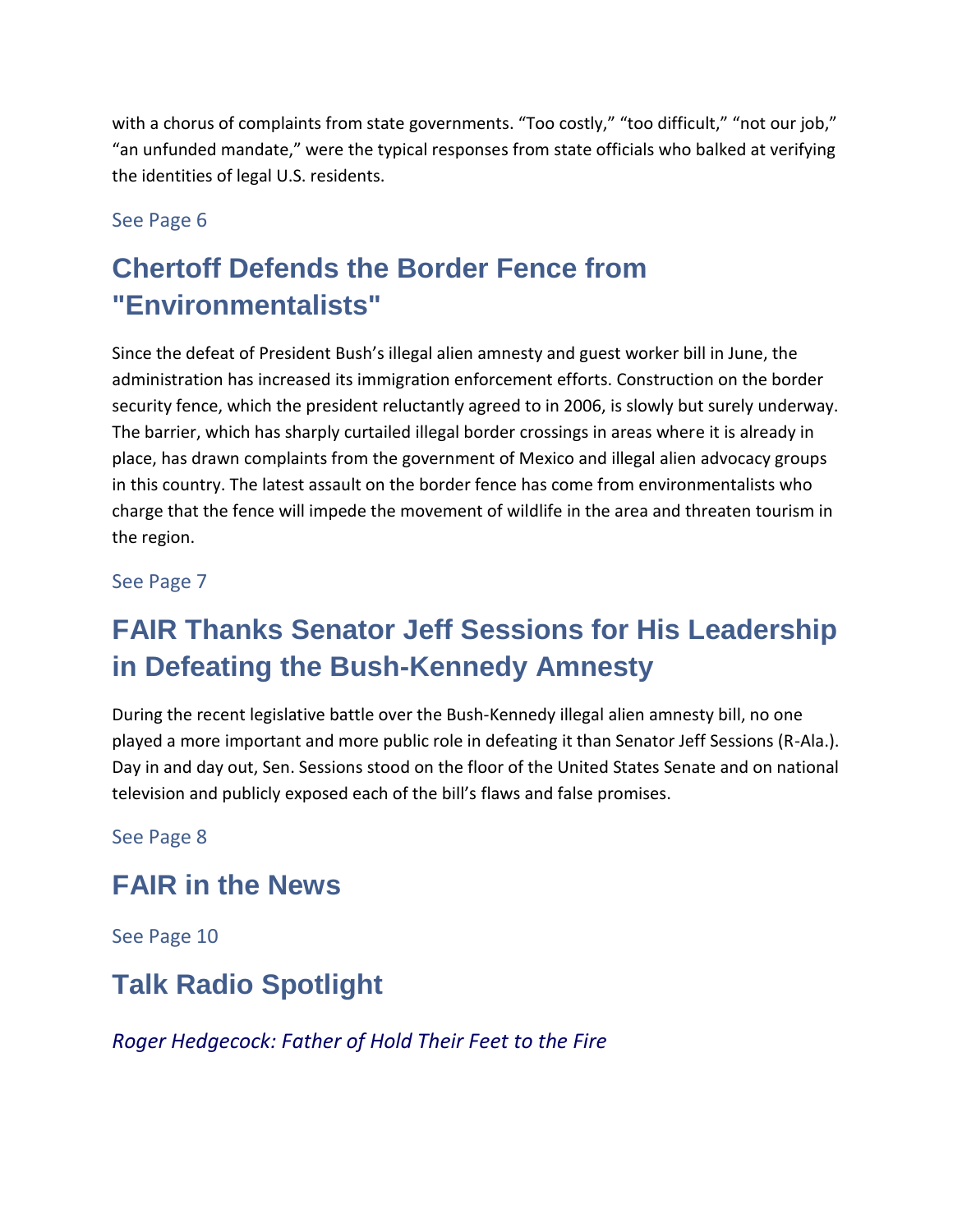*Talk radio played a critical role in informing the American public about the details of the Bush-Kennedy illegal alien amnesty bill earlier this year, leading to the bill's defeat because of overwhelming public opposition.* 

See Page 12

## **Don't Forget Your 2007 Tax Savings!**

*The year is almost over, which means time is limited for you to receive a tax benefit in 2007 for your support of FAIR. In addition to the IRA rollover provision mentioned in last month's newsletter, other ways to support FAIR include:*

See Page 13

### **Reformer Corner**

*Terrance Lang*

All Americans have a vital stake in our nation's immigration policies, but perhaps none greater than black Americans. All across the country, black citizens are often the first to feel the harmful effects of our nation's ill-conceived and unenforced immigration policies. The hardfought and hard-won gains made by our community over the past 50 years all stand to be undermined by our current immigration situation. And, sad to say, the traditional black leadership in this country has, at best, stood by silently as black interests were being sacrificed, and, at worst, has been an active participant in promoting policies that serve neither the nation nor our communities.

See Page 14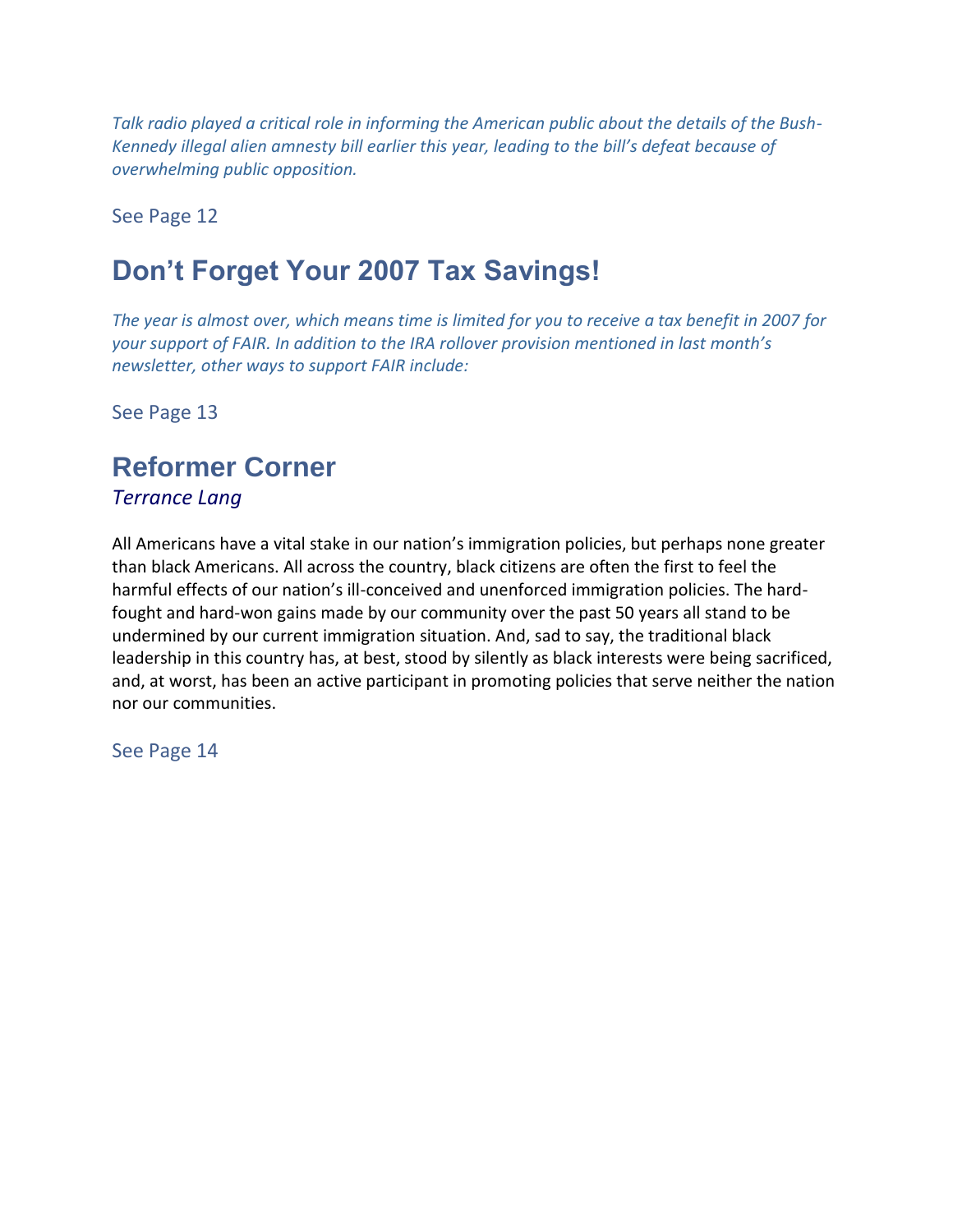## **Senate Amnesty Advocates Hit the Snooze Button on the DREAM Act**

Although FAIR led a national effort to educate the American public about the Bush-Kennedy amnesty bill earlier this year, resulting in the most massive outpouring of opposition to a bill most people in Washington can remember, we knew that amnesty advocates would regroup and try again. Our biggest concern was that the illegal alien amnesty proponents would break it up into smaller pieces and try to slip it past the American public piece by piece. Over the summer congressional recess FAIR began strategizing for precisely such an eventuality.

When Congress returned to work after Labor Day our concerns proved to be exactly on the mark and FAIR was ready to confront this latest effort to pass amnesty pieces by stealth. In September, Senate Majority Whip Richard Durbin (D-Ill.) announced his intention to offer the DREAM Act amnesty as an amendment to the Defense Authorization bill.

The DREAM Act, under the guise of being sympathetic to illegal aliens who were brought here by their parents as children and who want to go on to college or serve in the military, is in fact a large amnesty proposal that would have legalized millions of people and cost taxpayers millions in college tuition subsidies. Upon reading the fine print, the version of the DREAM Act Durbin was proposing was not limited to kids and was open to just about anyone taking a correspondence course or attending a trade school. It would also have potentially opened the door for people with criminal records and terrorist ties to gain green cards, and even prevented the Department of Homeland Security from reviewing its own records to screen out such people.

The effort was also a blatant attempt to make an end run around the legislative process by tacking this major piece of immigration legislation onto an unrelated defense bill that most members of Congress felt compelled to approve. The DREAM Act was introduced as free standing legislation in each of the last three Congresses and was unable to pass on its own merits. It had also been rolled into the Bush-Kennedy bill last spring.

Once word was received that Durbin, together with Sen. Chuck Hagel (R-Neb.), was planning this stealth amnesty assault, FAIR sprang into action. Using the same techniques to inform and educate the American public that successfully derailed the earlier massive amnesty bill, FAIR was able to prevent a handful of senators from serving up the first course in what promised to be a steady menu of small amnesty bills.

FAIR began to let talk radio, Internet bloggers, and cable news know what was really in the DREAM Act and that the amnesty forces were trying to use the Defense Authorization bill as a the vehicle to enact the first stage of their amnesty plan. Once again, Americans all across the country, in large numbers, responded by letting their representatives know how much they oppose any form of amnesty and how much they disapprove of the tactics the amnesty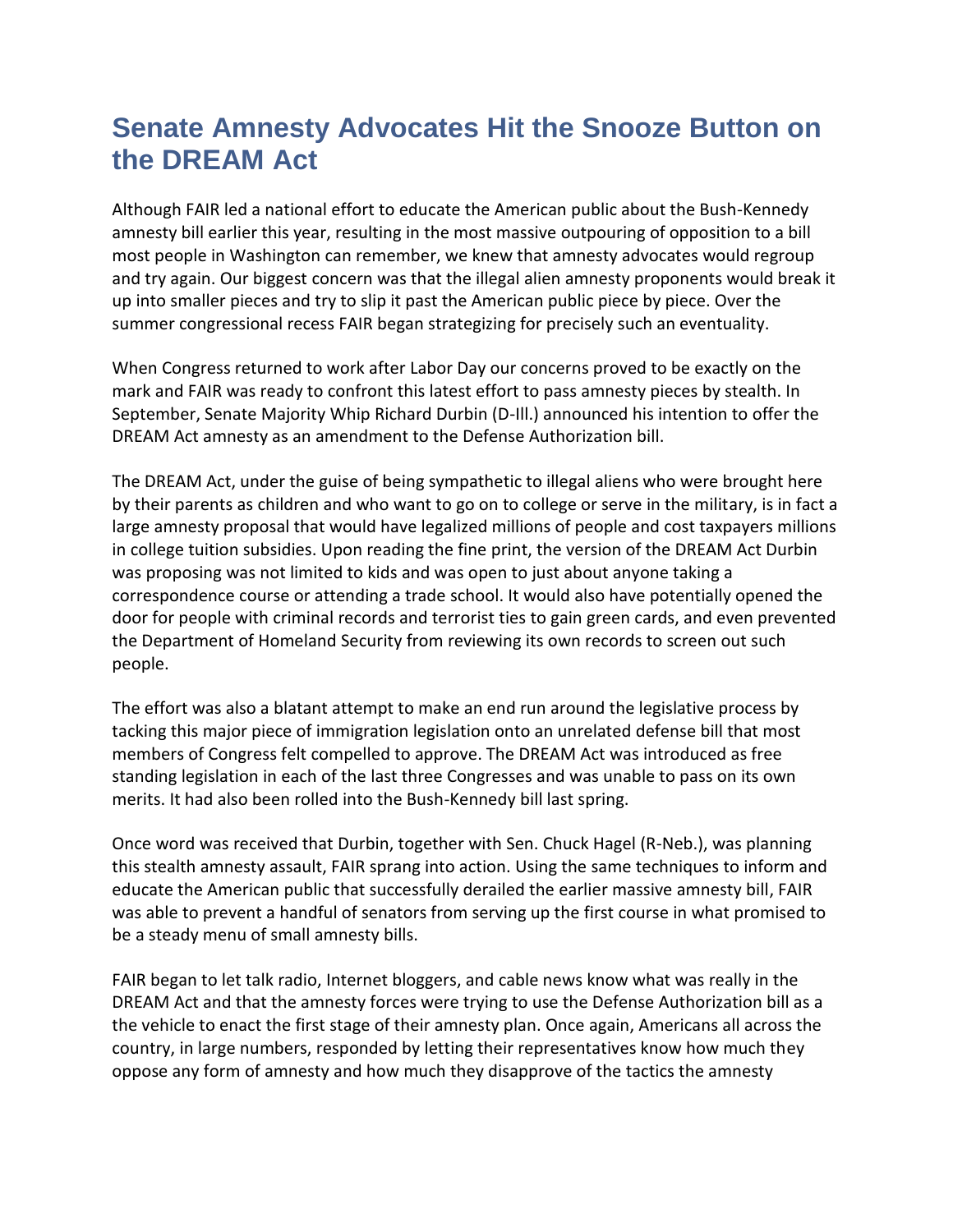advocates were employing. Steadily throughout the month of September, undecided senators began to indicate their opposition to the DREAM Act.

As the debate on the Defense Authorization bill approached in late September it became evident to the pro-amnesty forces in the Senate that they simply did not have the votes to get the DREAM Act amendment through. Rather than face another humiliating defeat as they did last June, Durbin and Senate Majority Leader Harry Reid (D-Nev.) announced on September 27 that they were pulling the amendment from consideration. Once again, the American public was the winner in yet another legislative battle over amnesty.

While all of us have reason to celebrate another defeat for the illegal alien amnesty effort, we know that the fight is not over. In announcing his decision to withdraw the amendment, Reid stated that he and other Senate leaders would be looking for other legislative vehicles they could use to pass the DREAM Act. There will also certainly be other attempts to implement other provisions of the Bush-Kennedy amnesty, most likely the AgJOBS bill which offers amnesty to millions of illegal aliens who claim to have worked in agriculture.

The pro-illegal alien amnesty lobby is relentless and will continue to push their agenda at every available opportunity. The American public must be equally resolute if we want to continue to block these amnesty efforts. FAIR will continue to monitor what the amnesty forces are up to and get the word out, and we will also need people all across the country to continue to respond the way they did when, together, we stopped the Bush-Kennedy amnesty bill and the DREAM Act.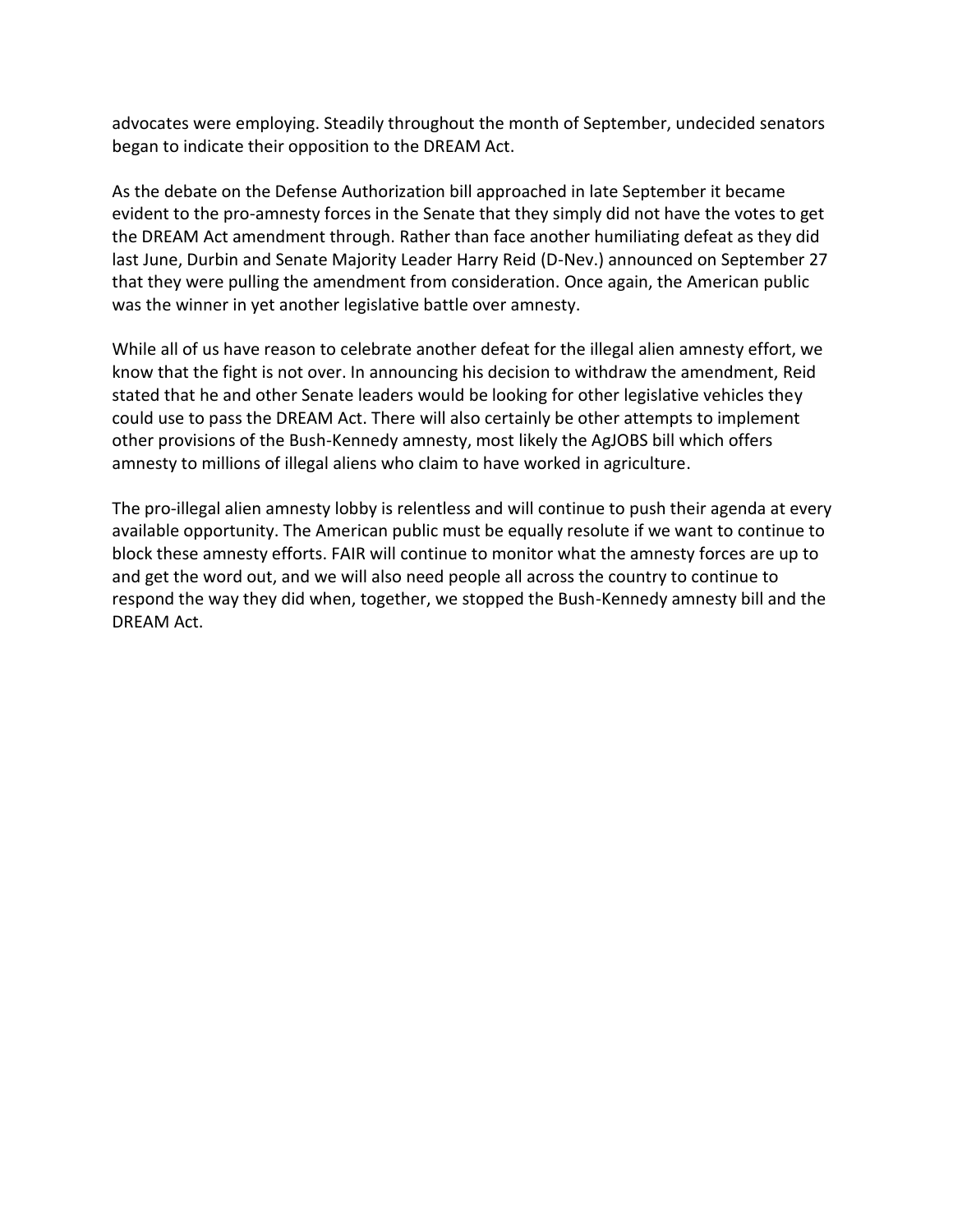## **Julie Kirchner Named New Executive Director of FAIR**

At their September meeting, the FAIR board of directors chose Julie Kirchner to become the organization's third executive director in its nearly 29-year history. Beginning this fall, Julie will assume the day-to-day responsibilities of running the nation's largest and most prominent immigration reform organization. She will be working closely with Dan Stein, who will continue his role of president, in growing the organization and ensuring that FAIR remains the preeminent voice speaking out on behalf of the broad and long-term American interest in immigration policy.

Julie has been FAIR's director of government relations for the past two years. In that position she spearheaded FAIR's efforts to advance the cause of true immigration reform in the national interest, and oppose numerous efforts to enact massive amnesty programs for millions of illegal aliens. During her tenure as director of government relations Julie earned the respect of the members of Congress and their staffs for her diligence and grasp of important immigration legislation. She also gained the respect and admiration of her colleagues at FAIR.

Under Julie's leadership, FAIR is poised to build on its successes of the past and take full advantage of new opportunities and technologies to continue to educate the American public about the need for true immigration reform.

Before coming to FAIR, Julie worked as counsel at the Minnesota House of Representatives, where she staffed the Judiciary and Civil Law committees. In addition to this legislative experience, Ms. Kirchner has worked both as a private litigator and criminal prosecutor. She earned her B.A. at Yale University and received her J.D. with high distinction at the University of Iowa College of Law.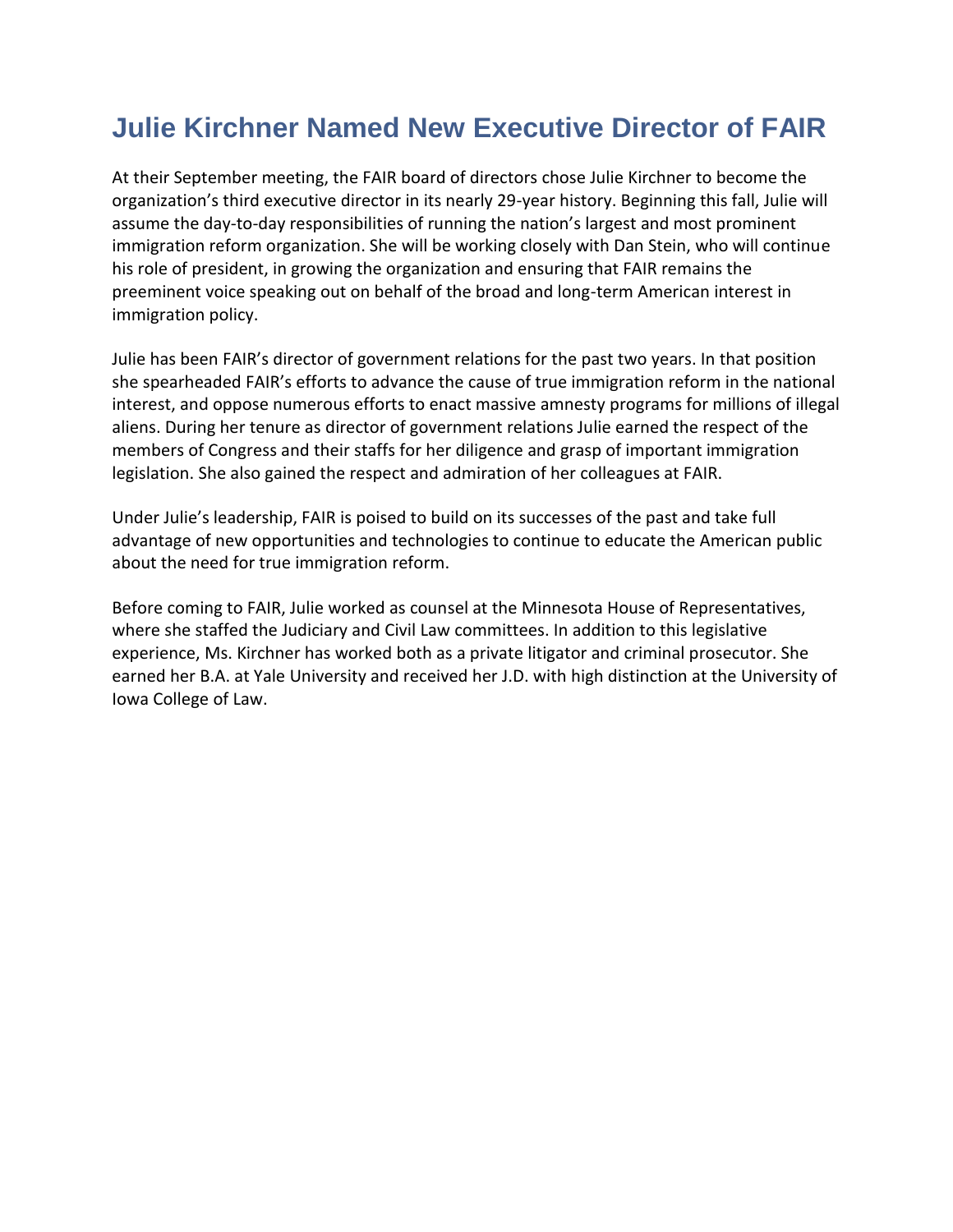## **Chertoff Defends the Border Fence from "Environmentalists"**

Since the defeat of President Bush's illegal alien amnesty and guest worker bill in June, the administration has increased its immigration enforcement efforts. Construction on the border security fence, which the president reluctantly agreed to in 2006, is slowly but surely underway. The barrier, which has sharply curtailed illegal border crossings in areas where it is already in place, has drawn complaints from the government of Mexico and illegal alien advocacy groups in this country. The latest assault on the border fence has come from environmentalists who charge that the fence will impede the movement of wildlife in the area and threaten tourism in the region.

In response to this latest attack on efforts to secure our borders, Homeland Security Secretary Michael Chertoff pointed out the obvious. "Illegal immigrants really degrade the environment. I've seen pictures of human waste, garbage, discarded bottles and other human artifacts in pristine areas," he noted. Chertoff might also have mentioned that the violent Mexican crime syndicates that move drugs and illegal aliens across the border probably do more to discourage nature lovers than the sight of a fence.

Over the years, it has been immigration reform advocacy groups, like FAIR, that have proven time and again that they are the true environmentalists. FAIR was founded by people who understood that immigration was the driving force behind unchecked population growth in the U.S., and that population growth is the leading cause of environmental degradation. While organizations like the Sierra Club consistently refuse to take a stance on this important issue, FAIR has continually advanced the idea that immigration policy and a healthy environment are inexorably linked.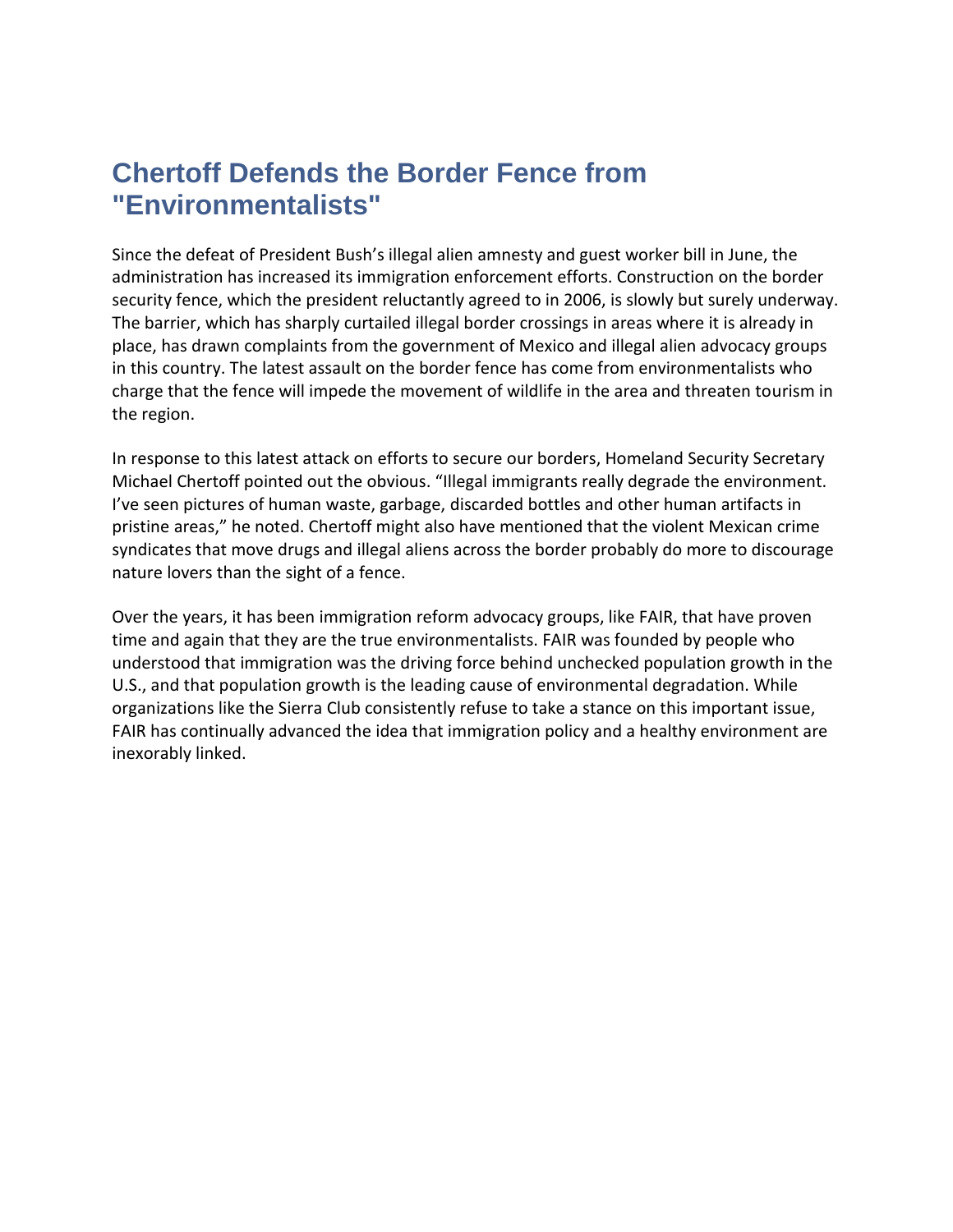## **FAIR Thanks Senator Jeff Sessions for His Leadership in Defeating the Bush-Kennedy Amnesty**

During the recent legislative battle over the Bush-Kennedy illegal alien amnesty bill, no one played a more important and more public role in defeating it than Senator Jeff Sessions (R-Ala.). Day in and day out, Sen. Sessions stood on the floor of the United States Senate and on national television and publicly exposed each of the bill's flaws and false promises.

Together with a bipartisan group of legislators, Sen. Sessions stood up to the leaders of both parties and, in his words, "the masters of the universe" who wrote the bill behind closed doors. Like a grand master chess player, Sessions devised strategy after strategy to block, thwart, delay, and ultimately defeat the bill in the Senate.

At our annual national board of advisors meeting, held in Washington on September 29, FAIR publicly thanked Sen. Sessions for his principled leadership by presenting to him the coveted Franklin Society award. These awards have been made by FAIR to honor rare individuals who have made a real difference in representing the interests of the nation and the American people in immigration policy.

Sen. Sessions was the keynote speaker at FAIR's board of advisors dinner, where he publicly thanked the organization for the important role that we played in educating the American public about the plan to grant amnesty to millions of illegal aliens and vastly expand future immigration to the U.S.

Sen. Sessions described the unprecedented tactics that the authors of the "grand bargain" and the Senate leadership employed in their effort to force an unwelcome amnesty down the throats of the American public. Moreover, he confirmed that while cheap labor interests and ethnic interest groups were intimately involved in crafting the legislation, the American public was unrepresented in the negotiations.

Sessions also noted that in their hurry to get the guest worker/amnesty bill passed before the American public learned what was in it, members of the Senate were being asked to vote on it before they even had the chance to read it. Sessions acknowledged the critical role that FAIR played in publicizing the shocking sell-out of American interests, leading to massive public opposition to the bill.

#### **Mayor Barletta Vows to Take Fight to Supreme Court**

The best known leader in the battle to enforce U.S. immigration laws at the local level, Mayor Lou Barletta of Hazleton, Pennsylvania, moderated a panel of local government officials who appeared at FAIR's September board of advisors meeting. In introducing the panel, Mayor Barletta vowed that his city is prepared to take its fight to enforce local ordinances designed to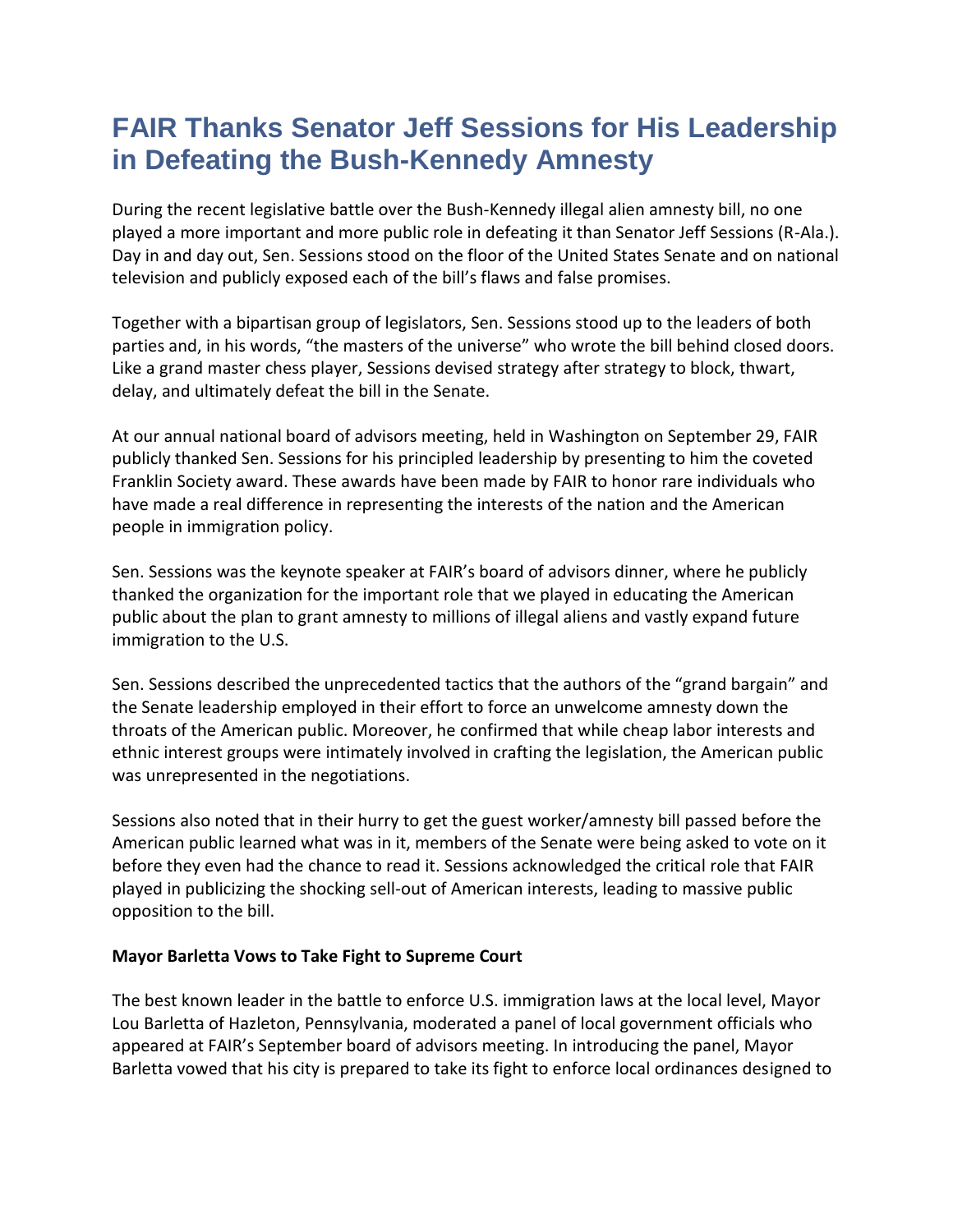discourage illegal immigration all the way to the U.S. Supreme Court. In July, a federal judge blocked the city from enforcing laws that would crack down on local employers and landlords.

Other local leaders who appeared on the panel expressed their determination to continue local efforts to enforce immigration policies. These included Sheriff Jim Pendergraph of Mecklenburg County, North Carolina; Oklahoma State Representative Randy Terrill; and Pennsylvania State Representative Daryl Metcalf, each of whom is a leader in locally-based immigration enforcement efforts.

FAIR and our legal affiliate, the Immigration Reform Law Institute (IRLI), have worked closely with each of these leaders to help promote their efforts. Rep. Terrill, in his address to the FAIR board of advisors, singled out IRLI's contribution to crafting statewide legislation that has been approved by the Oklahoma legislature and signed into law by Gov. Brad Henry. Terrill cited the work done by IRLI as a blueprint for other states looking for solutions to growing problems of illegal immigration.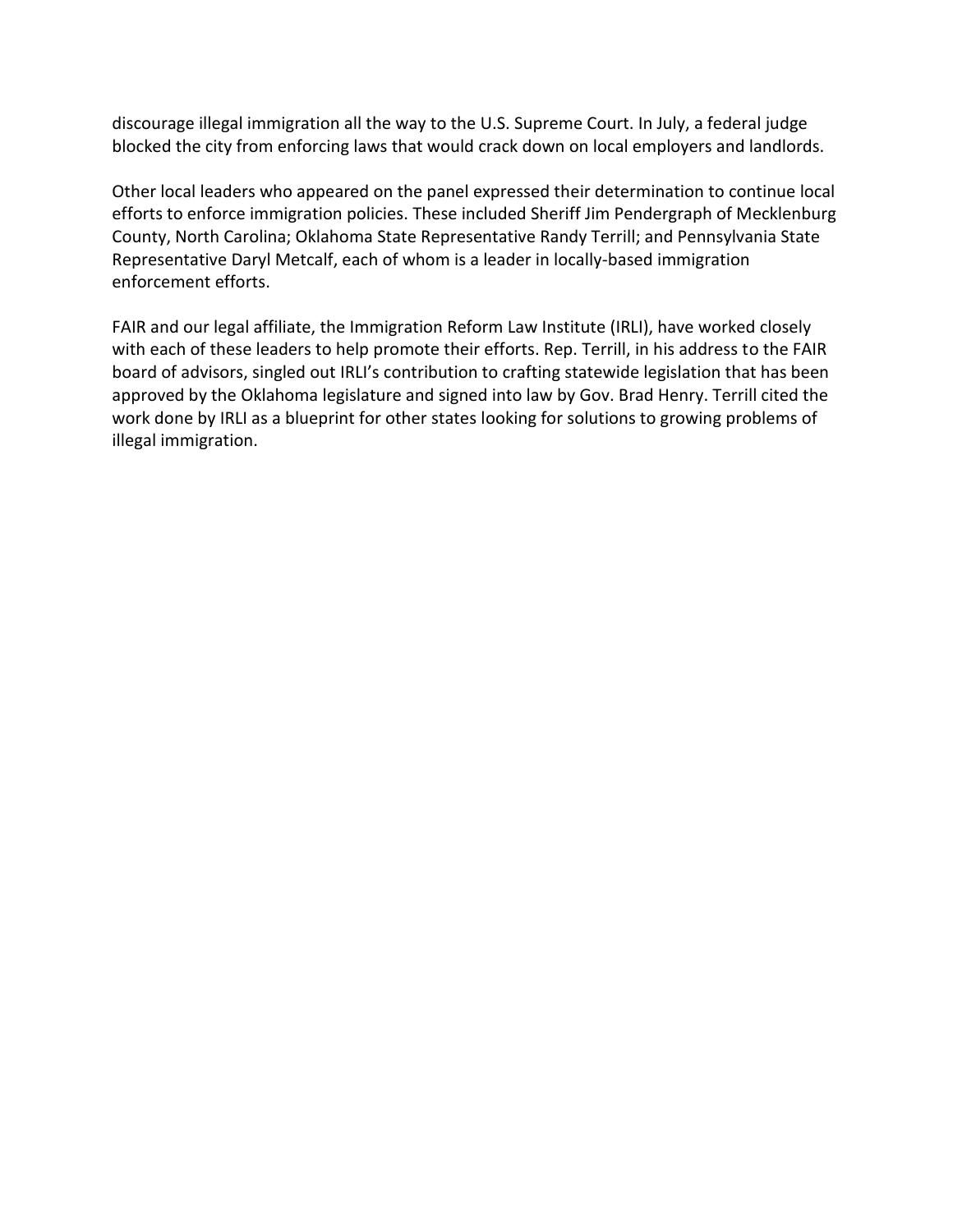## **FAIR in the News**

*Amnesty in Bite-Sized Pieces* September 18, 2007

*As the debate about the DREAM Act heated up in Congress, the highly respected Capitol Hill newspaper,* The Hill, *published the following op-ed from FAIR as the lead item on their online "Congress Blog" Web site.*

By now it is clear to politicians from both parties that the American public will not swallow what the proponents of amnesty for illegal aliens have called the "whole enchilada." But the failure of the Bush-Kennedy amnesty bill in the Senate earlier this year does not signal the end of the effort by amnesty backers to gain legal status for millions of illegal aliens in this country.

What the American public gagged on whole, they now hope to feed to them in bite-sized pieces. A special amnesty for one group of illegal aliens here, and another one there, and before you know it, just about everyone who is living in the U.S. illegally is prancing down the yellow brick road to citizenship.

The first two portions that the amnesty crowd in Congress is getting ready to serve up are the DREAM Act and the AgJOBS bills, designed to grant amnesty to students, minors and just about anyone who ever was a student or a minor. The AgJOBS bill would bestow legal status on anyone who has ever worked in agriculture or, based on the astounding rate of fraud in a similar amnesty program in 1986, anyone who knows that cows go moo and pigs go oink.

First up is likely to be the DREAM Act, which the Senate Democratic Whip Richard Durbin is preparing to offer as an amendment to the Defense Authorization bill. What amnesty for illegal aliens has to do with equipping our armed forces is not quite clear, but what is plainly evident is that the backers of this amnesty are hoping slip one by while the public isn't paying attention.

The DREAM Act, on its face, appears to be the least objectionable of the amnesty hors d'ouevres Congress will be offering up. After all, who can object to offering amnesty and college tuition breaks to kids, students and people who are in some way bettering themselves? First of all, the version of the DREAM Act Durbin is attempting to tack onto the Defense bill is so broadly written that anyone enrolled in a correspondence class might qualify.

But even if the DREAM Act were truly limited to the kids who were brought to this country by their parents, the legislation is still hard to justify. While those kids may have done nothing wrong, failing to reward them with citizenship and a taxpayer subsidized college education is not the same as a punishment. Whatever disadvantage they find themselves in was a consequence of their parents' decision to break the law. Whenever parents break laws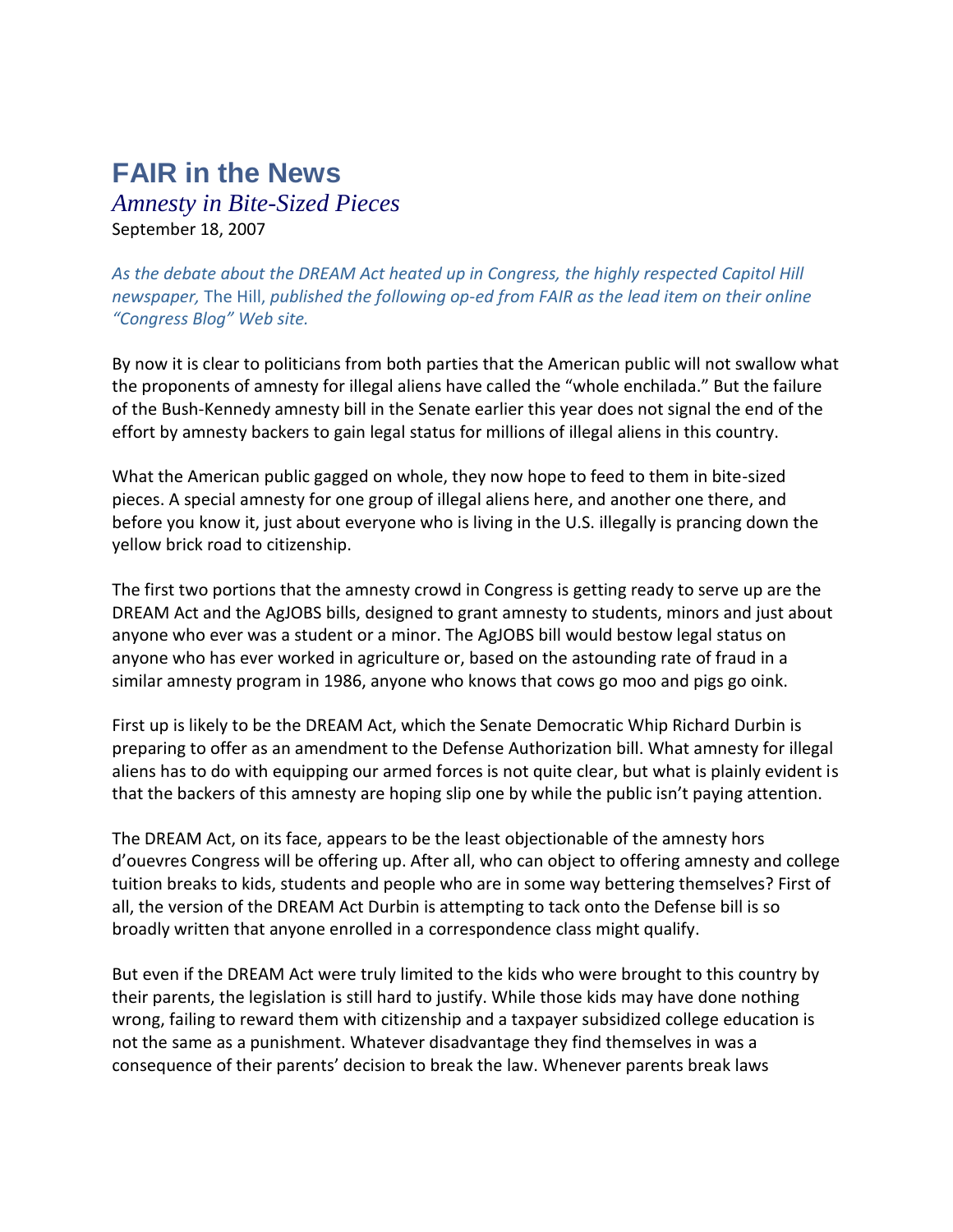immigration or others there are inevitably consequences for other family members, but in every other situation we properly hold the parents responsible for correcting the situation.

If you ask the typical illegal alien, "Why did you come to the U.S. illegally?" the answer invariably is, "I wanted to do better for my family." Perfectly understandable. The DREAM Act, therefore, means that the consequence of breaking the law is exactly what they set out to achieve: a green card and tuition subsidies for their kids.

The bigger problem with the DREAM Act is that the reward for the children of illegal aliens comes at the expense of other people's kids. For most middle class families, paying for college is one of the biggest concerns. A slot at a state university, where tuition is heavily subsidized, is for many families the best, if not the only, viable option. These limited seats at public universities and colleges are becoming ever more highly prized and admission is often as competitive as it is to Ivy League schools. Thus, the admission of a newly legalized DREAM Act beneficiary to a state university is guaranteed to come at the expense of another kid in that state who worked just as hard, has just as admirable goals and dreams, and whose family didn't break the law.

The lesson of this past year is that the American public wants illegal immigration brought under control. Enforcement of laws against illegal immigration and measures that result in illegal aliens becoming discouraged and leaving on their own must be a prerequisite to all other considerations. We have a long, long way to go before the American people can feel certain that the situation is under control. Until then, amnesty, served hot or cold, whole or in pieces, as the main course or as a side dish to another bill, is not likely to go down well.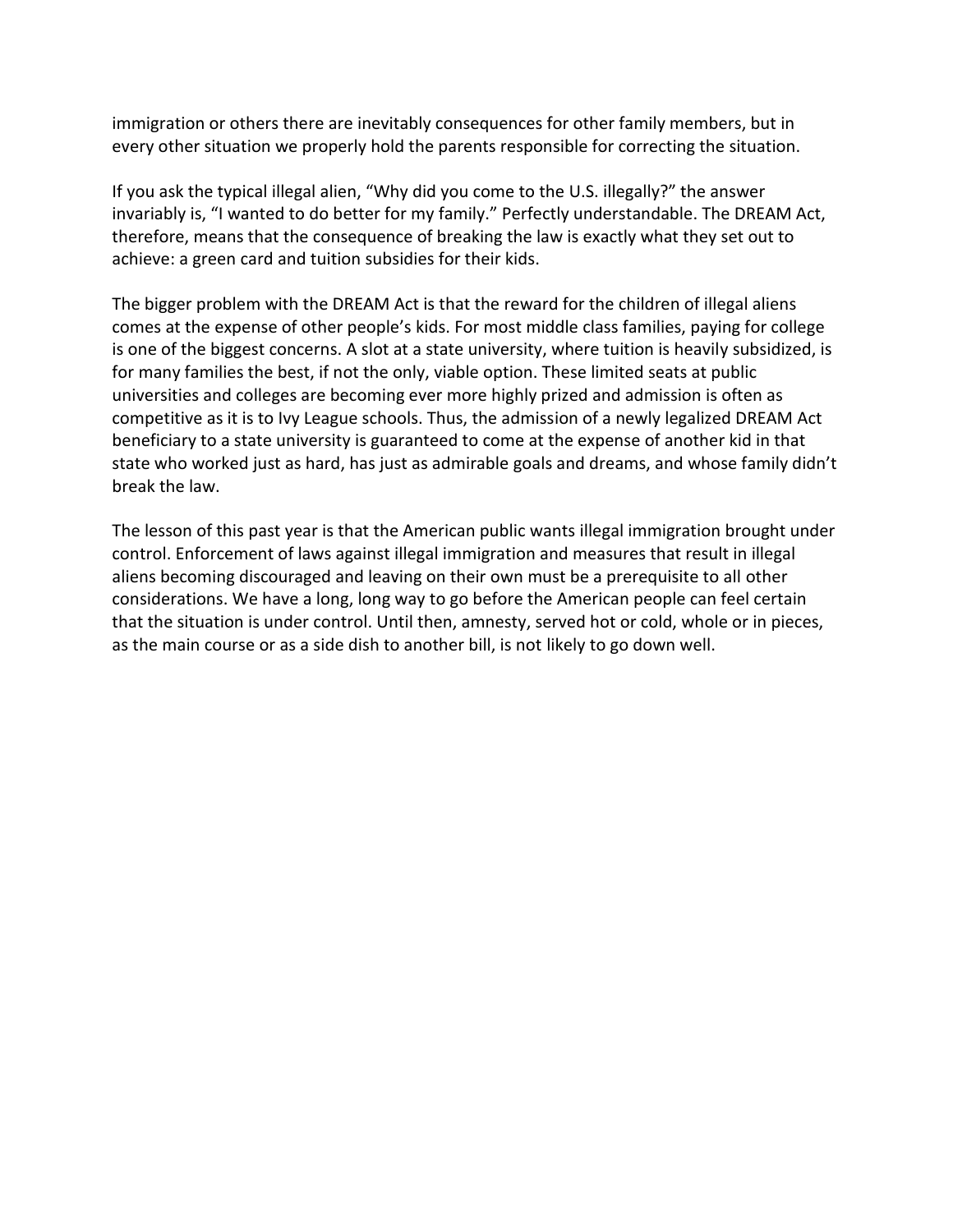## **Talk Radio Spotlight** *Roger Hedgecock: Father of Hold Their Feet to the Fire*

*Talk radio played a critical role in informing the American public about the details of the Bush-Kennedy illegal alien amnesty bill earlier this year, leading to the bill's defeat because of overwhelming public opposition.* 

*FAIR has had a longstanding relationship with talk radio, appearing on hundreds of programs every year to discuss immigration policy. In the past several years we have established an exceptionally successful working relationship with San Diego talk show host Roger Hedgecock by collaborating with him on several Hold Their Feet to the Fire events, which have brought other talk radio hosts and hundreds of listeners to the Nation's Capital to focus on immigration policy. Hedgecock, whose program airs on KOGO-AM, explains why the immigration issue is important to him and to his listeners:*

Illegal immigration makes a mockery of the American immigration tradition. Legal immigrants have a sponsor and a job and a commitment to the country. Illegals sneak in using fake papers, assuming false identities, and leading false lives doing jobs Americans would do for a fair wage and too often despising the country that forces them to find opportunity in an off-the-books world.

The 1986 Immigration Amnesty Law promised amnesty to the (estimated) 2.5 million illegals then in the country; a crackdown on employers of the illegals; and border security. The illegals got the amnesty, the other two promises were ignored by both Democrat and Republican presidents since 1986. Today, more than 20 million illegals demand amnesty. Their demands are backed by an unholy alliance of Republicans seeking cheap labor for business interests, and Democrats seeking new voters to return them to power. We the people want our country back.

As if grappling with the economic, political and cultural problems blowing up in every American community along with the size of its illegal barrio isn't challenging enough, after 9/11, the war on America by Islamic fascism has made knowing who's coming to America and why now a matter of national survival. The Bush open-border policy has made a mockery of the Bush war effort. While the U.S. plays offense in Iraq and Afghanistan, the Bush defense is an open border.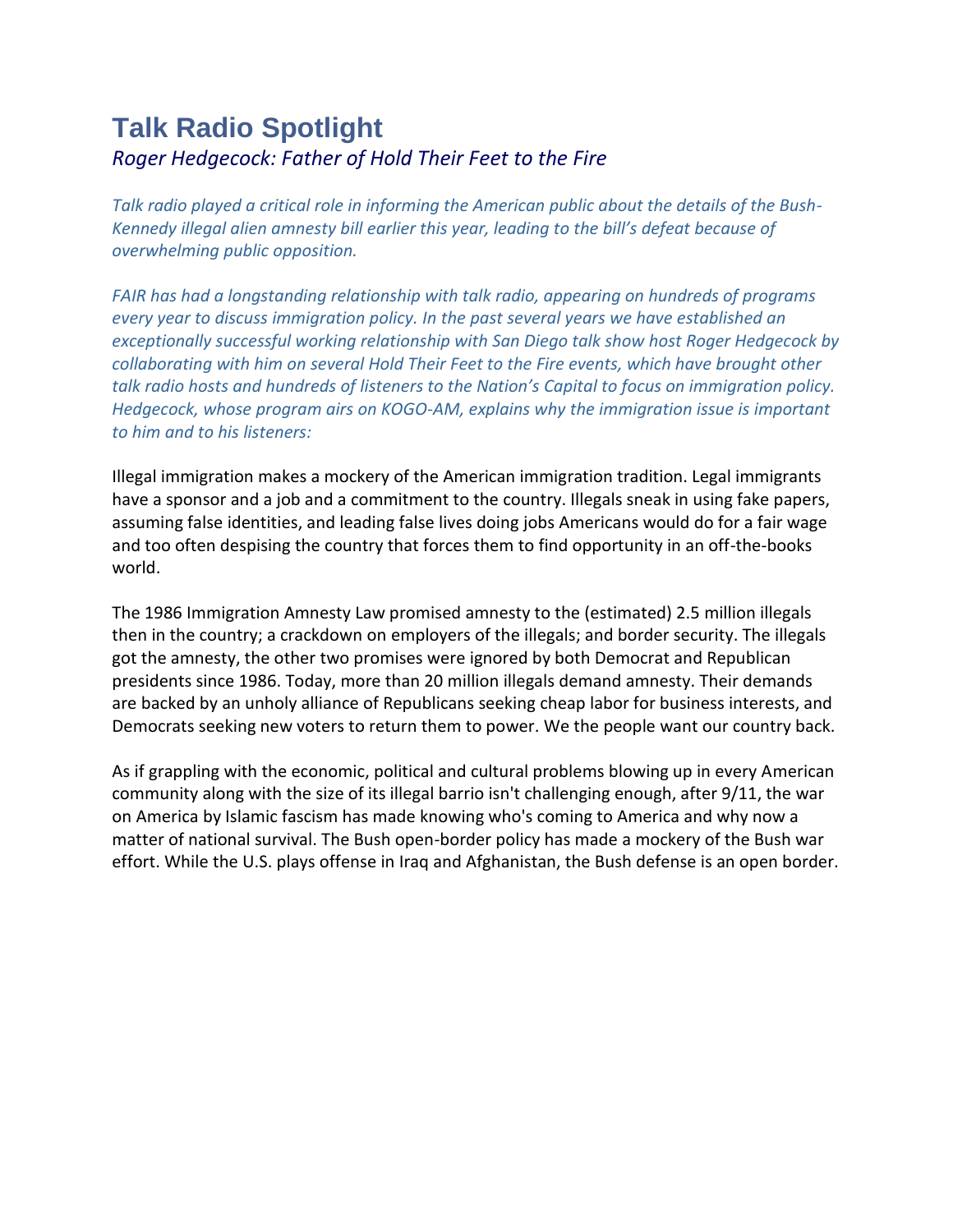## **Don't Forget Your 2007 Tax Savings!**

*The year is almost over, which means time is limited for you to receive a tax benefit in 2007 for your support of FAIR. In addition to the IRA rollover provision mentioned in last month's newsletter, other ways to support FAIR include:*

Gifts of Stock: FAIR has many friends who support us through a gift of stock. You can deduct the fair market value of the asset and pay no capital gains tax on the value.

Corporate Matching Program: Many companies offer matching gift programs to their employees. Check with your employer to determine your company's matching gift policies and procedures.

Gifts of Membership: It is the perfect gift for an associate, family member or friend. A gift membership includes the FAIR Immigration Report as well as email alerts, legislative updates and information about FAIR events.

American Express GivingExpress Program: If you contribute through this program you can redeem Membership Rewards points, set up recurring contributions and take a tax deduction for the amount contributed.

Planned Giving: Support FAIR with a planned gift and become a member of our Seventh Generation Society. A planned gift is a long term commitment and a way for you to protect your assets and provide for your family while leaving a legacy to FAIR.

Tribute/Memorial Gifts: There is no better way to honor someone than to provide a gift in their name. You can support FAIR with one large gift or ask friends and family to support FAIR in lieu of flowers.

FAIR relies on your support to fund the activities we undertake to fulfill our mission. Unlike our adversaries, we do not receive any form of government or corporate funding. In fact, because of that funding, for every dollar FAIR has to spend to fight our many battles, the opposition has many times more. There is no other organization as well organized and as effective as FAIR and none with as much credibility.

In addition, FAIR is one of only 155 charitable organizations — and the ONLY immigration focused organization — to be accredited by the Better Business Bureau Wise Giving Alliance. This program assures donors that the organizations they are supporting operate responsibly and assists charities in establishing their commitment to ethical practices.

Our many accomplishments would not be possible without your support. We can assure you your support is used in the most effective way.